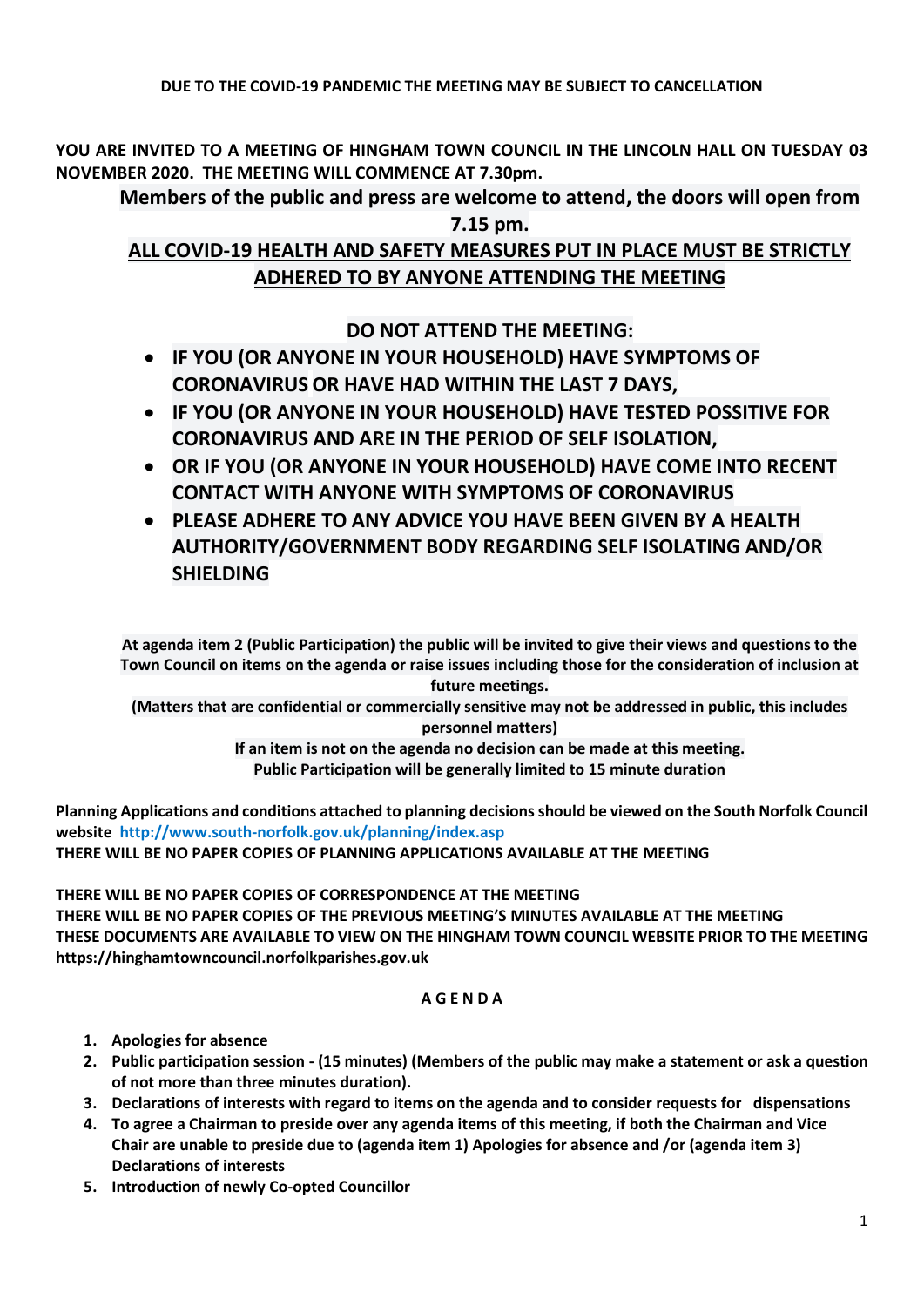- **6. Signing and Delivery by newly Co-opted Councillor of the Acceptance of Office forms**
- **7. To consider any application for co-option on to the Town Council**
- **8. To agree the accuracy of the Minutes of the Town Council meeting of 06 October 2020**
- **9. Matters arising from the Minutes of 06 October 2020 (and other updates contained in a written Clerksreport circulated prior to the meeting)**
- **10. Working Party Reports**
- **11. Reports from representatives on external bodies**
- **12. General Correspondence (information/circulars etc)**
	- 12.1 South Norfolk Council Proposal to re-make a Public Space Protection Order (PSPO) under the Anti-1 social Behaviour, Crime and Policing Act 2014
	- 12.2 South Norfolk Council, Annual Rough Sleeper Estimate 2020 Weds 4th Nov 12pm Thursday 5th Nov 2am
	- 12.3 Norfolk ALC becomes a Co-operative
	- 12.4 Norfolk ALC Bulletin 23 October 2020
	- 12.5 Norfolk ALC Wellbeing WATER USE, NATURE NEEDS & Monthly Tips
	- 12.6 Norfolk Police Parish Newsletter
	- 12.7 Norfolk County Council Partner and Community Focus News Update
- **13. Correspondence (not for public inspection) as addressed directly to Hingham Town Council (from residents etc.)**
- **14. To discuss and agree any required responses/actions in relation to any item(s) of correspondence**

## **15. District Councillor's report**

**16. County Councillor's report**

## **17. Planning Decisions**

- 17.1 2020/1677 Alterations to kitchen and formation of increased door opening. 3 Hardingham Street Hingham NR9 4JB - Approval with Conditions
- 17.2 2020/1626 (1) horse chestnut fell, (2) conifers x 2 fell, (3) blue cedar raise crown to 5m. 8 Pitts Square Hingham NR9 4LD – No objections
- 17.3 2020/1585 Change of use and building operations for a dog daycare facility. Pearces Farm Seamere Road Hingham NR9 4LP - Approval with Conditions

## **18. Planning Applications (as notified by SNC for consultation)**

- **18.1 2020/1921 - Location: 8 The Fairland Hingham NR9 4HN Proposal: Part rebuild and extend boundary wall, new front gate, replacement front door and Internal alterations including new coving (part retrospective), new wood panelling and doors. Application Type: Listed Building Consent**
- **18.2 Our ref 2020/1948 - Location: Agricultural Building On Land North Of Seamere Road Hingham Proposal: Notification for Prior Approval for a proposed change of use and associated building works of an agricultural building to a dwellinghouse (QA and QB) Application Type: Prior Notification - Agricultural to Residential**
- **18.3 2020/1922 & 2020/1923 - Location: 18 Bond Street Hingham Norfolk NR9 4HA Proposal: Proposed extension to existing garage Application Type: Householder & Listed Building Consent**
- **19.** *(other planning applications where the Town Council is not a consultee for information only)*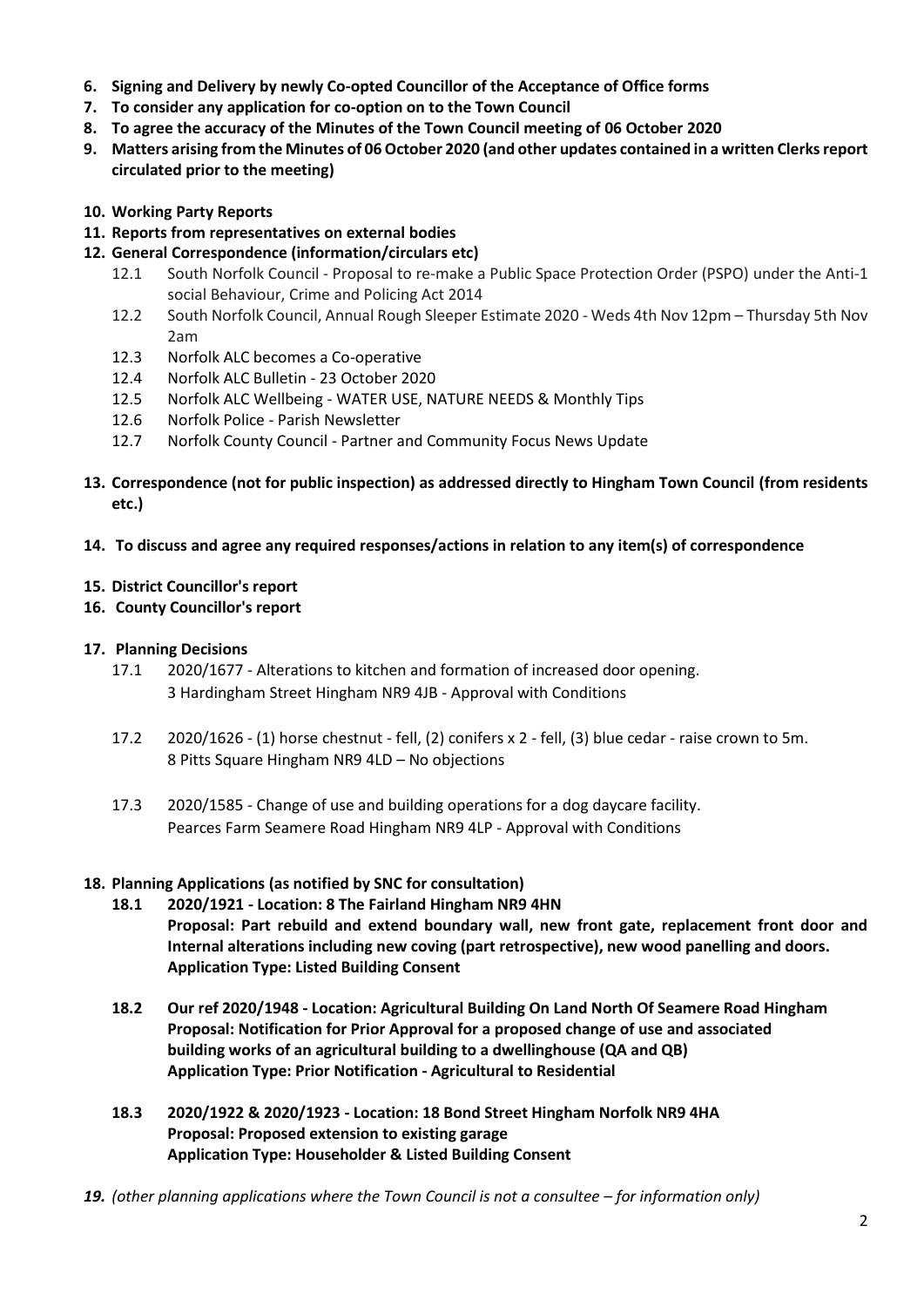#### **(ITEM 20 - FINANCE)**

| <b>ACCOUNTS FOR PAYMENT 03 NOV 2020</b> |  |                            | VAT                            |         |
|-----------------------------------------|--|----------------------------|--------------------------------|---------|
| <b>TOTAL</b>                            |  | <b>PAYEE</b>               | <b>DETAILS</b>                 |         |
| £835.39                                 |  | staff                      | <b>WAGES</b>                   |         |
| £918.04                                 |  | staff                      | <b>WAGES</b>                   |         |
| £61.69                                  |  | <b>NEST</b>                | <b>PENSION</b>                 |         |
| £240.00                                 |  | COZENS (UK) LTD            | STREET LIGHT MAINTENANCE       | £40.00  |
| £688.32                                 |  | E-ON                       | <b>STREET LIGHT ENERGY</b>     | £114.72 |
| £294.60                                 |  | SOUTH NORFOLK COUNCIL      | TOILETS BUSINESS RATES 2019/20 |         |
| £359.28                                 |  | SOUTH NORFOLK COUNCIL      | TOILETS BUSINESS RATES 2020/21 |         |
| £100.00                                 |  | V THURKETTLE               | <b>CHRISTMAS TREE</b>          |         |
| £74.41                                  |  | <b>NORFOLK COPIERS LTD</b> | PRINTER RENTAL (DUE 24.11.20)  | £12.40  |
| £60.00                                  |  | HINGHAM PCC                | STREET LIGHTING ENERGY         |         |
|                                         |  |                            |                                |         |
| £<br>3,631.73                           |  | <b>TOTAL</b>               | <b>TOTAL VAT</b>               | £167.12 |
|                                         |  |                            |                                |         |
| <b>TBC</b>                              |  | LINCOLN HALL               | HALL HIRE/ROOM ANNUAL RENTAL   |         |
|                                         |  |                            |                                |         |

#### **20. To approve Accounts for Payment (as below and any additional invoices received)**

- **21. To confirm that the newly co-opted Councillor has received a copy of the Good Councillor Guide, Code of Conduct, Standing Orders and Financial Regulations.**
- **22. For the newly Co-opted Councillor to receive the "Registration of Pecuniary and Other Interests" forms which must be completed, signed and returned to the Clerk by 29 November 2020**
- **23. To discuss and agree a response (if any) to the Norfolk County Council budget consultation**
- **24. To discuss and agree a response (if any) to the Local Government Boundary Commission review (Norfolk County Council electoral boundaries)**
- **25. To receive and discuss the report by the Hingham Road Safety Campaign (if the report has been given to the Council prior to the meeting)**
- **26. To discuss and agree a response to the further proposals of the Hingham Grotto Committee**
- **27. Proposal to plant trees near to the bus shelters on the Fairland and Market Place, which would act as town Christmas trees in future years - discuss/agree action**
- **28. Proposal to encourage businesses and residents in Hingham to "light up Hingham" for Christmas (ref: window "displays")**
- **29. Proposal to purchase notice boards (suitable size (A3?)/type) for the exterior doors of the public toilets**
- **30. 'Exclusion of the Press and Public under the Public Bodies (Admission to Meetings) Act 1960 to discuss the following matters:'**

The following agenda item contain reference to information that is relating to Council personnel, the following agenda item is therefore confidential

**31. To discuss matters relating to staff and review staff wage**

Alison Doe Town Clerk 29 October 2020

Any planning applications and correspondence and invoices received after the publication of this notice may also be discussed.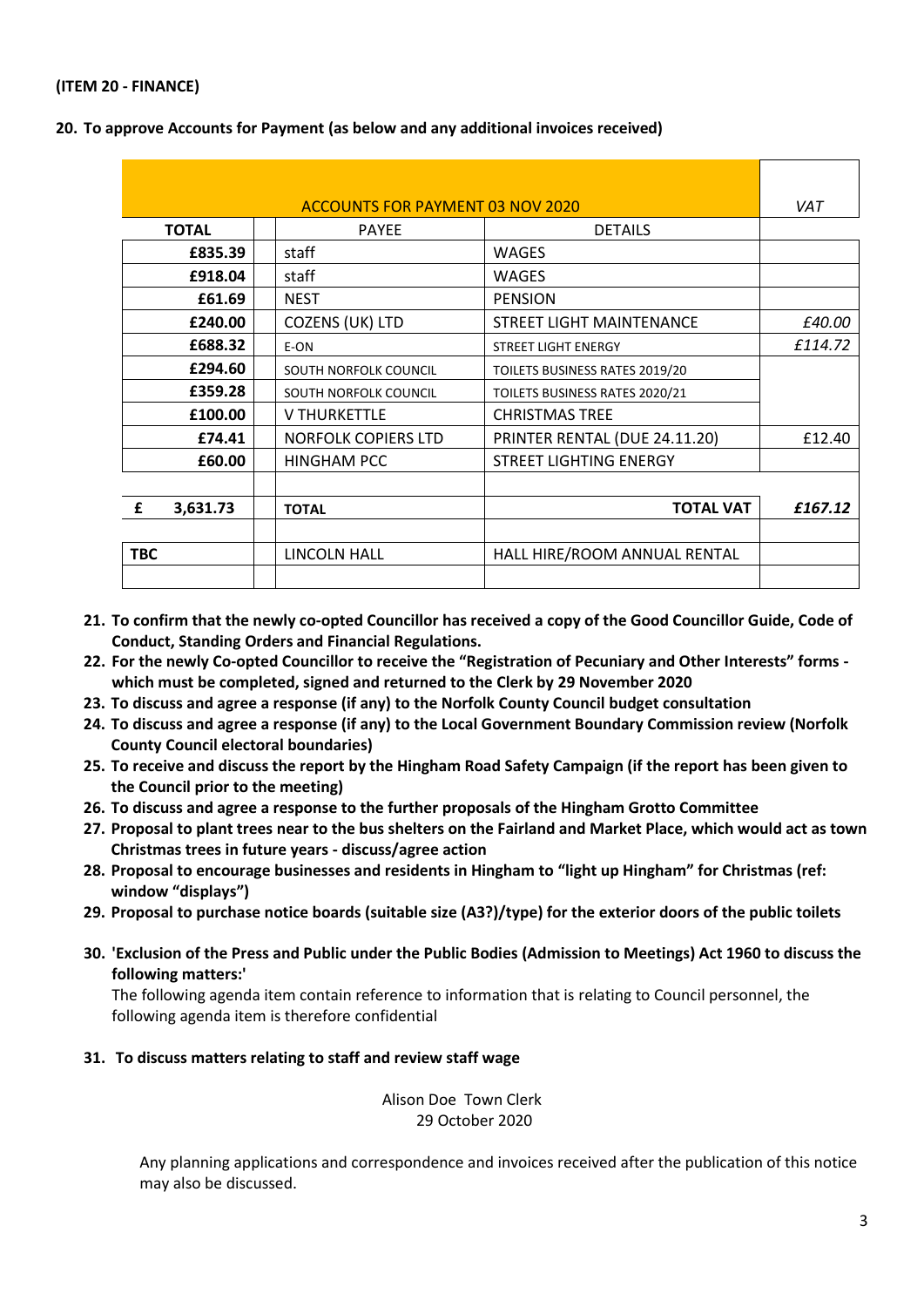### COVID-19 HEALTH AND SAFETY INFORMATION AND INSTRUCTIONS FOR ATTENDING THE TOWN COUNCIL MEETING

The Lincoln Hall is operating at a reduced capacity of 50 people, to maintain social distancing there is only sufficient space for seating of 30 people for the meeting– therefore admittance to the meeting (to be seated) is on a first come first served basis

## **DO NOT ATTEND THE MEETING:**

- **• IF YOU (OR ANYONE IN YOUR HOUSEHOLD) HAVE SYMPTOMS OF CORONAVIRUS OR HAVE HAD WITHIN THE LAST 7 DAYS,**
- **• IF YOU (OR ANYONE IN YOUR HOUSEHOLD) HAVE TESTED POSSITIVE FOR CORONAVIRUS AND ARE IN THE PERIOD OF SELF ISOLATION,**
- **• IF YOU (OR ANYONE IN YOUR HOUSEHOLD) HAVE COME INTO RECENT CONTACT WITH ANYONE WITH SYMPTOMS OF CORONAVIRUS**
- **PLEASE ADHERE TO ANY ADVICE YOU HAVE BEEN GIVEN BY A HEALTH AUTHORITY/GOVERNMENT BODY REGARDING SELF ISOLATING AND/OR SHIELDING**

**IT IS NOW MANDATORY FOR FACE COVERING TO BE WORN** (UNLESS YOU ARE EXEMPT), please refer to the Government guidance for wearing face coverings and staying safe outside your home <https://www.gov.uk/government/publications/staying-safe-outside-your-home>

## **ALL ATTENDEES MUST BE SEATED IMMEDIATELY UPON ENTERING THE HALL**

Prior to the meeting, the Clerk will arrange seating, with adequate spacing and sanitisation. **PLEASE DO NOT RE ARRANGE OR MOVE THE SEATING PROVIDED**

All attendees are requested to bring hand sanitiser, tissues, and bag to safely dispose of used tissues which must be taken home

UPON ARRIVAL –

Please queue with 2 metre social distancing in order to enter the building

The Clerk will be attending the door. All Attendees will be asked to provide their name/contact details (this information will be kept for 21 days and used to assist "track and trace", attendees at the meeting must refer to the Government track and trace system, should they develop symptoms within 7 days of attending the meeting) **There will also be a QR code on display for use with the NHS Test and Trace app**

All attendees MUST use the hand sanitiser provided prior to entry into the Hall

Once inside the Hall social distancing **MUST** be maintained at all times

Agendas will be provided on seats - No other paperwork will be available at the meeting. Planning applications previous minutes and correspondence available online only (please refer to the agenda above)

Doors within the hall are to remain open – windows and exterior doors will be open (unless rain prevents this)

There will only be access to the disabled toilet

After the meeting all attendees are to leave in socially distanced manner, via the designated exit door as instructed (to create a one way entrance and exit system)

The Clerk will be the last to leave the building and will clear away and sanitise tables and chairs, sanitise surfaces and the toilet – and remove any rubbish from the premises.